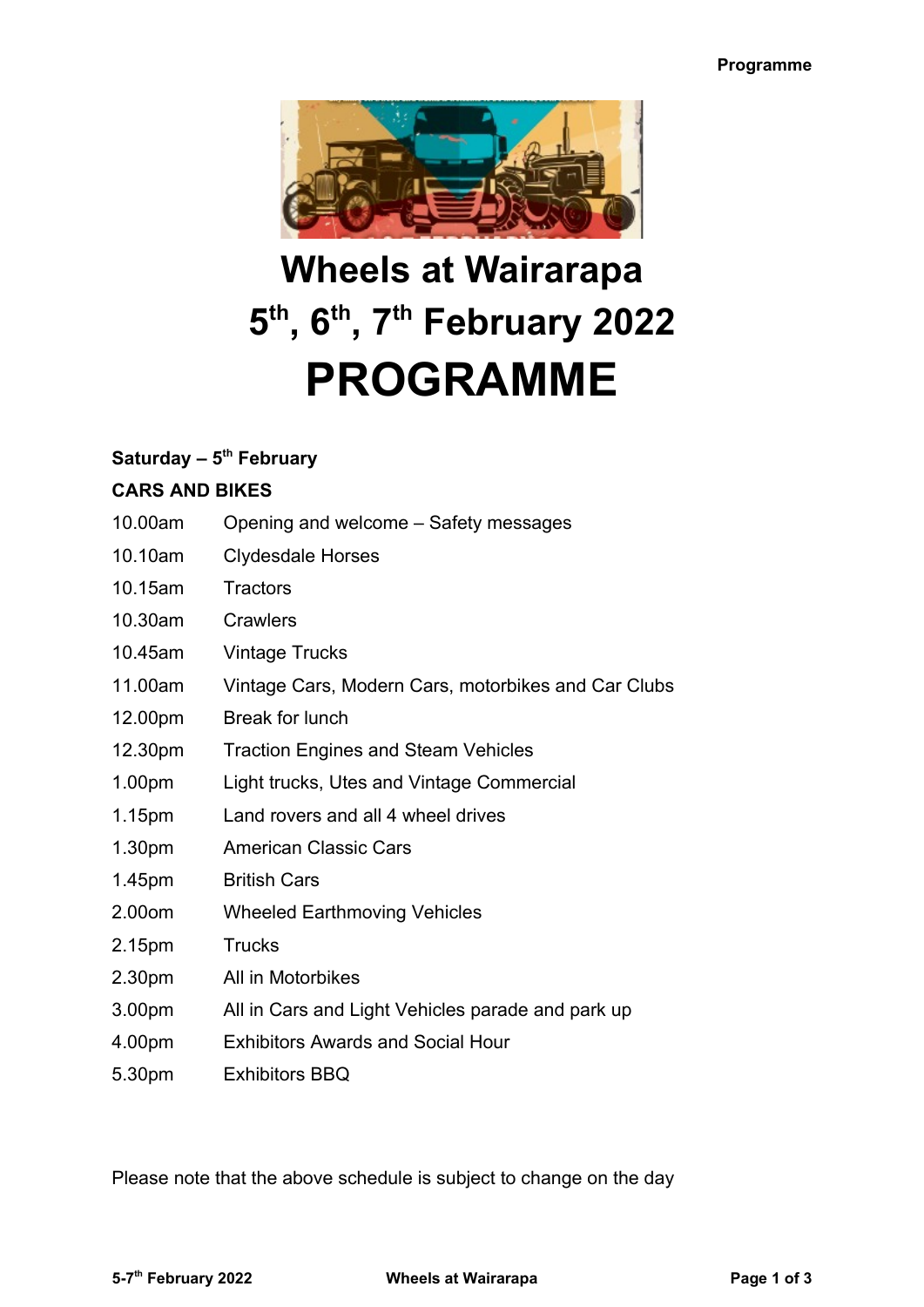

## **Wheels at Wairarapa 5 th, 6th, 7th February 2022 PROGRAMME**

## **Sunday – 6th February**

## **TRUCKS**

- 10.00am Opening and welcome Safety messages
- 10.10am Clydesdale Horses
- 10.15am Tractors
- 10.30am Crawlers
- 10.45am Vintage Trucks
- 11.00am Big Rig Hour, classic, modern and new; all makes and models
- 12.00pm Break for lunch
- 12.30pm Traction Engines and Steam Vehicles
- 1.00pm Light trucks, Utes and Vintage Commercial
- 1.15pm Land rovers and all 4 wheel drives
- 1.30pm American Classic Cars
- 1.45pm British Cars
- 2.00om Wheeled Earthmoving Vehicles
- 2.15pm Other
- 2.30pm Motorbikes
- 3.00pm All in Trucks, Big Rigs and others parade and park up
- 4.00pm Exhibitors Awards and Social Hour
- 5.30pm Exhibitors BBQ

Please note that the above schedule is subject to change on the day